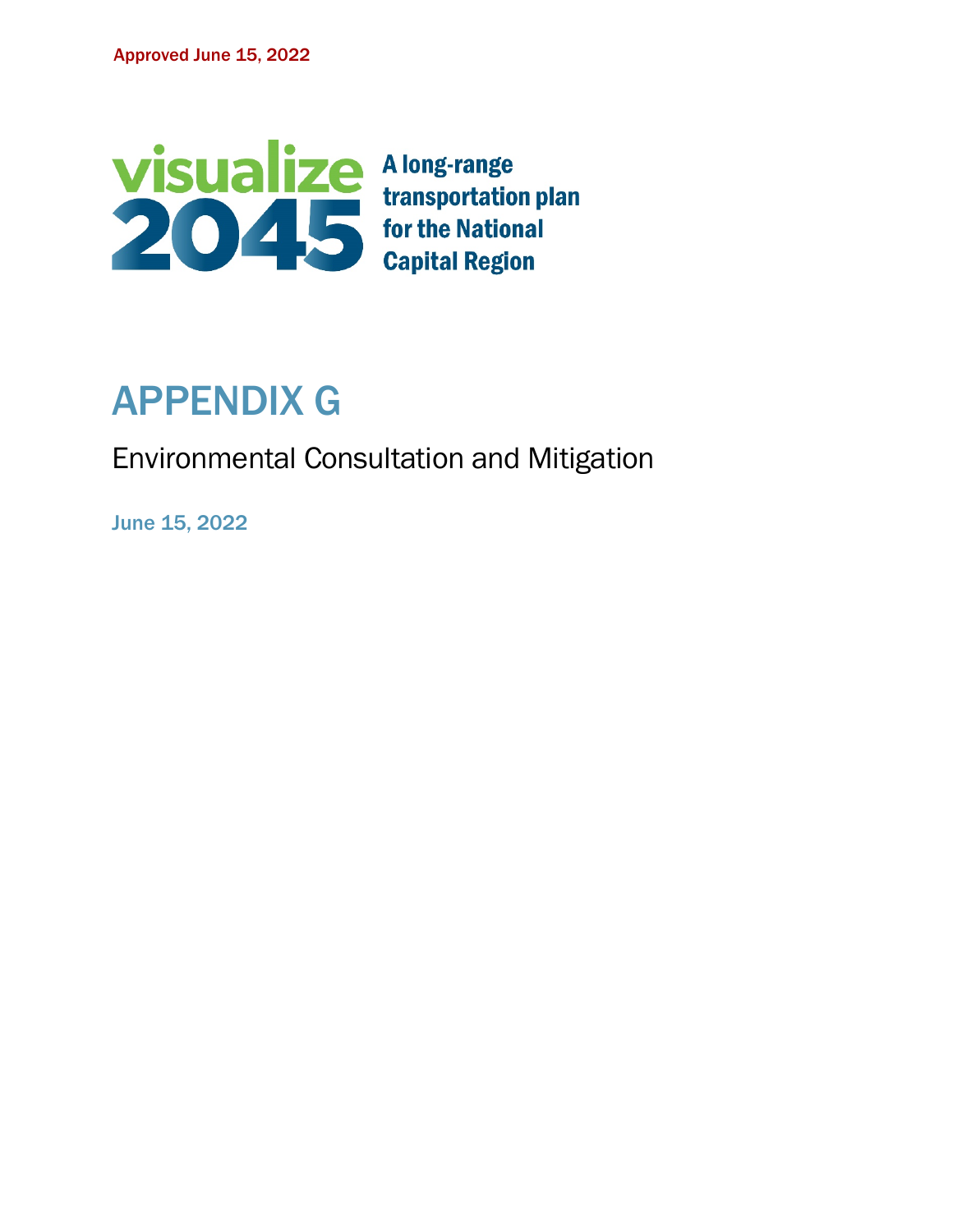

#### ENVIRONMENTAL CONSULTATION AND MITIGATION FOR THE VISUALIZE 2045 UPDATE (2022) LONG-RANGE TRANSPORTATION PLAN FOR THE NATIONAL CAPITAL REGION

June 15, 2022

#### ABOUT VISUALIZE 2045 & THE TPB

Visualize 2045 is the federally required long-range transportation plan for the National Capital Region. It identifies and analyzes all regionally significant transportation investments planned through 2045 to help decision makers and the public "visualize" the region's future. The plan is updated at least every four years, the Visualize 2045 update is scheduled for 2022.

Visualize 2045 is developed by the National Capital Region Transportation Planning Board (TPB), the federally designated metropolitan planning organization (MPO) for metropolitan Washington. It is responsible for developing and carrying out a continuing, cooperative, and comprehensive transportation planning process in the metropolitan area. Members of the TPB include representatives of the transportation agencies of the states of Maryland and Virginia and the District of Columbia, 24 local governments, the Washington Metropolitan Area Transit Authority, the Maryland and Virginia General Assemblies, and nonvoting members from the Metropolitan Washington Airports Authority and federal agencies. The TPB is staffed by the Department of Transportation Planning at the Metropolitan Washington Council of Governments (COG).

#### **CREDITS**

Editor: Sergio Ritacco, Department of Transportation Planning (DTP) Leo Pineda, DTP Charlene Howard, DTP Jessica Mirr, DTP

#### ACCOMMODATIONS POLICY

Alternative formats of this document are available upon request. Visit [www.mwcog.org/accommodations](http://www.mwcog.org/accommodations) or call (202) 962-3300 or (202) 962-3213 (TDD).

#### TITLE VI NONDISCRIMINATION POLICY

The Metropolitan Washington Council of Governments (COG) operates its programs without regard to race, color, and national origin and fully complies with Title VI of the Civil Rights Act of 1964 and related statutes and regulations prohibiting discrimination in all programs and activities. For more information, to file a Title VI related complaint, or to obtain information in another language, visit www.mwcog.org/nondiscrimination or call (202) 962-3300.

El Consejo de Gobiernos del Área Metropolitana de Washington (COG) opera sus programas sin tener en cuenta la raza, el color, y el origen nacional y cumple con el Título VI de la Ley de Derechos Civiles de 1964 y los estatutos y reglamentos relacionados que prohíben la discriminación en todos los programas y actividades. Para más información, presentar una queja relacionada con el Título VI, u obtener información en otro idioma, visite www.mwcog.org/nondiscrimination o llame al (202) 962- 3300.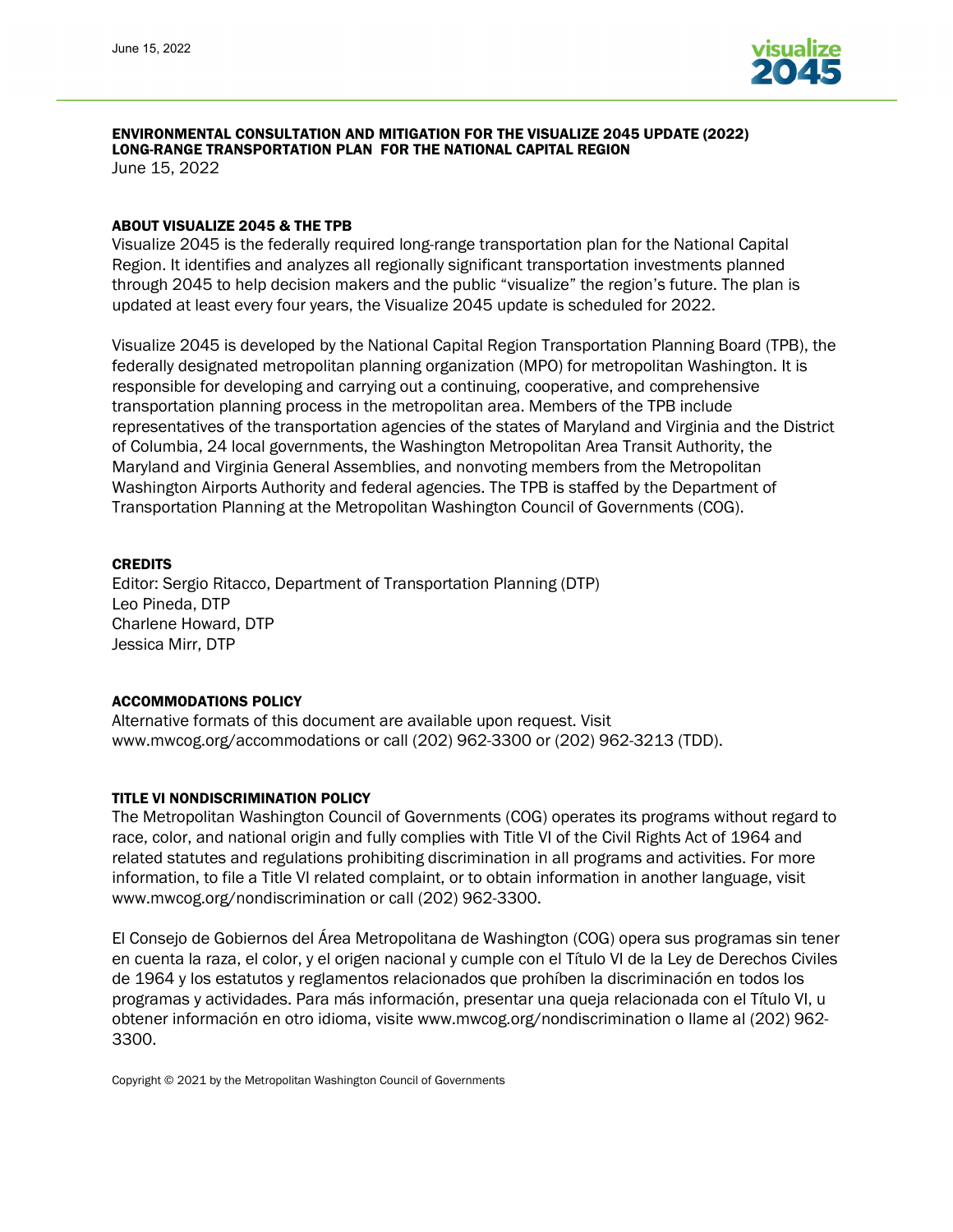

#### TABLE OF CONTENTS

| <b>ENVIRONMENTAL CONSULTATION</b>                       | 3 |
|---------------------------------------------------------|---|
| POTENTIAL ENVIRONMENTAL MITIGATION ACTIVITIES           | 3 |
| Visualize 2045 and Project-Level Environmental Analysis | 3 |
| <b>Environmental Mitigation Overview</b>                | 4 |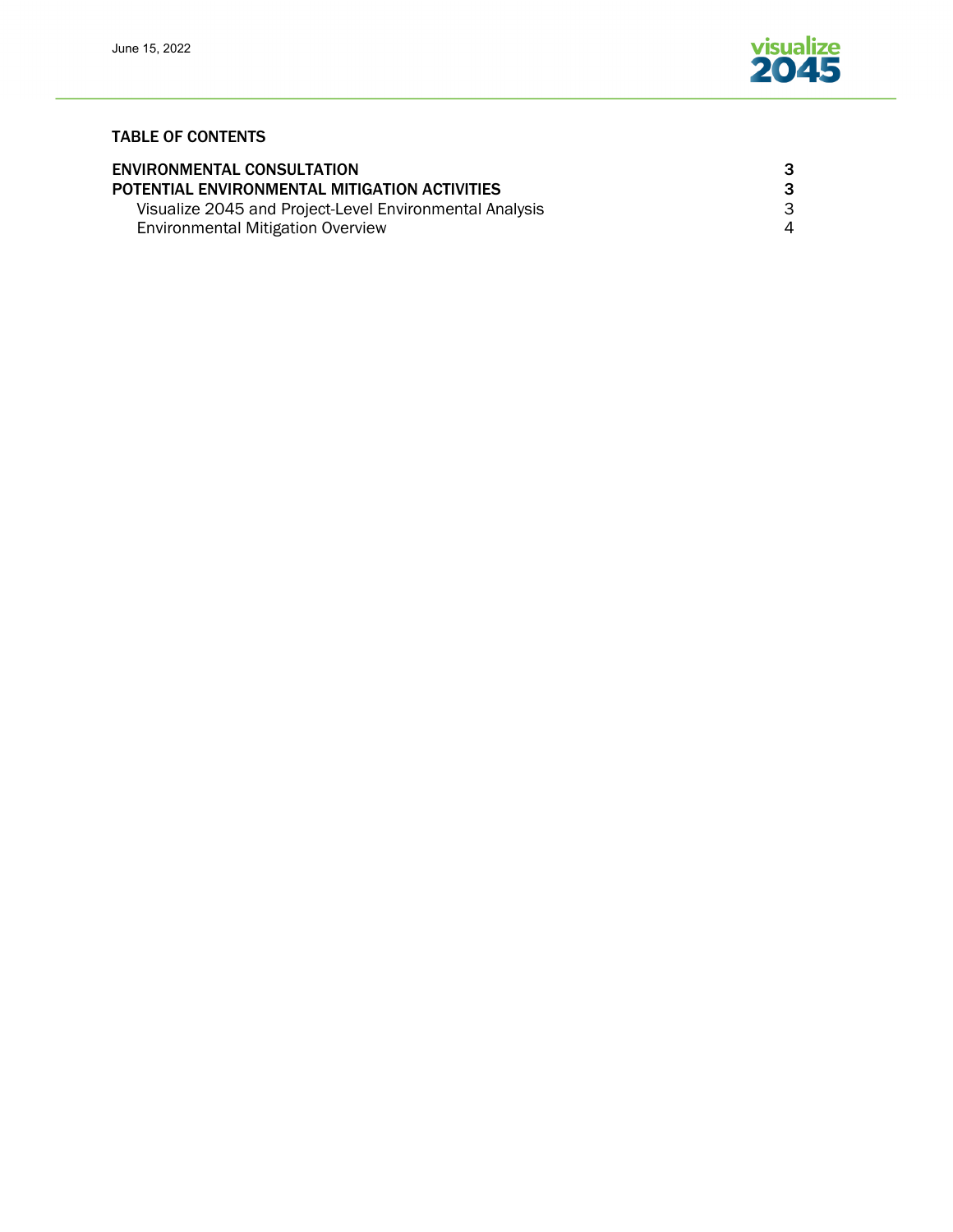

## ENVIRONMENTAL CONSULTATION

The TPB's consultation process was developed during environment consultation initiatives completed between 2007 and 2009. This effort established relationships with environmental agencies to solicit input and comments on the draft long-range transportation plan and mitigation discussion. During this process, input from environmental agencies representatives concluded that agency staff would be challenged to provide meaningful comments on regional, system-wide longrange transportation plan due to lack of project-level details and resources. These agencies are intimately involved at project-level planning and/or during National Environmental Policy Act (NEPA) review processes for specific projects.

An activity that agency staff commented on as helpful is the development of maps identifying environmental and historic resources along with the transportation projects. An updated interactive map provides a regional-level resource to inform the relationship between the transportation and environmental concerns: mwcog.org/EnviroInventoryMap. The map allows the public and decision makers to view the natural resource data layers along with the transportation projects expected to be built by 2045 from the financially constrained element of this plan. By defining and inventorying environmental resources and data, the interactive map can be used to inform state and local agencies and the public about the relationship between the projects in the constrained element and environmental concerns at the regional scale.

Further, to keep agencies aware of transportation projects in the long-range transportation plan, the TPB staff maintains a list of agency contacts and includes them on all TPB public comment period announcements. Staff also present to and receive feedback from COG and TPB committees, including COG's Climate Energy & Environment Policy Committee on various planning activities that inform the plan, such as the TPB's Resiliency Study.

# POTENTIAL ENVIRONMENTAL MITIGATION ACTIVITIES

This discussion of potential environmental mitigation activities for Visualize 2045 provides an overview of mitigation activities being considered throughout the region. It also includes a new climate change mitigation and resiliency section in the plan, with companion reports documented in Appendices M and N of the plan. Federal regulations require that the TPB include: "A discussion of types of potential environmental mitigation activities and potential areas to carry out these activities, including activities that have the greatest potential to restore and maintain the environmental functions affected by the metropolitan transportation plan. This discussion may focus on policies, programs or strategies, rather than at the project level" (23 C.F.R. § 450.322(f)(7)).

## VISUALIZE 2045 AND PROJECT-LEVEL ENVIRONMENTAL ANALYSIS

The Visualize 2045 update includes projects expected to be built by 2045. Many projects are represented at early stages of project planning and development. Many project details, such as exact alignments and dimensions, are often under development and can often change. As an improvement approaches the preliminary engineering stage, detailed consideration of environmental resources is expressly conducted at the local, project-specific level through the NEPA review process.